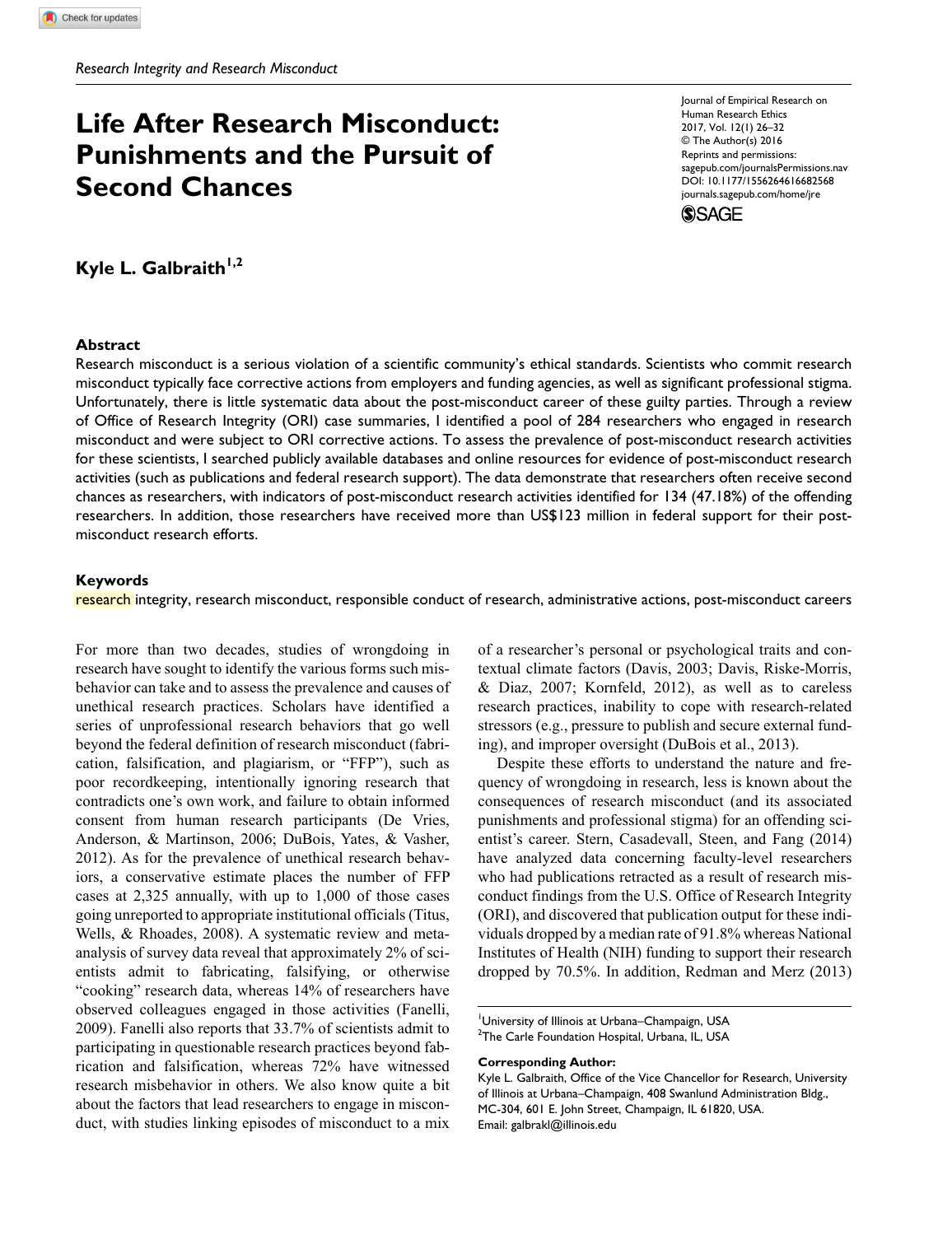found that publication rates sharply dropped for postdoctoral trainees who were subject to ORI misconduct determinations. Yet, there has been no systematic study of offending scientists' abilities to return to their research efforts after being found guilty of research misconduct.

Consider recent reports of Woo Suk Hwang's attempt to rebuild his career. Once lauded as "the pride of Korea," Hwang lost his position at Seoul National University and was convicted of embezzlement and bioethical violations in 2010 due to misappropriation of research funds and data fabrication in two high-profile embryonic stem cell research reports that were retracted. By 2012, however, Hwang led the Sooam Biotech Research Foundation and its staff of 40 into a new six-story research facility (Normile, 2014; Sample, 2006; Sang-Hun, 2014). Is Dr. Hwang's story unique, or is he representative of a group of researchers who have been able to reestablish post-misconduct scientific careers? If post-misconduct careers in research are possible, how common are these second chances? Who is likely to receive a second chance?

### **Method**

To investigate these questions, I identified a population of researchers who have been found guilty of engaging in research misconduct (specifically, FFP). To do so, I collected ORI annual reports and case summaries, the United States Federal Register, as well as posted notices in the "NIH Guide for Grants and Contracts." All these information sources are publicly available. For a study like this one, these sources provide sufficient details about the specific misconduct cases, including the names of offending researchers, their institutional affiliations and positions held at the time of the misconduct, descriptions of the misconduct (including reference to any affected manuscripts or grants), and the administrative actions imposed on the researcher by ORI in response to the research misconduct. The Carle Foundation Hospital Institutional Review Board (IRB) reviewed this project and determined that it met the criteria for exemption from additional IRB review in accordance with Department of Health and Human Services regulations governing research with human subjects because data collection was limited to publicly available information.

Through a review of those materials, I identified 284 researchers for whom ORI made a determination of research misconduct between April 1992 and February 2016 inclusive. One individual was subject to two separate misconduct determinations by ORI. For data analysis purposes, I classified these researchers into five broad groups based on the positions they held at the time of their misconduct: graduate students, postdoctoral fellows, academic faculty (ranging from ranks from research assistant professor to professor), other research staff with no terminal degree (such as phlebotomists, clinical research coordinators, and

laboratory fellows), and other research staff holding a terminal degree (MD or PhD) but not identified as a "postdoctoral fellow" by ORI.

In addition, I cataloged the forms of research misconduct and ORI administrative actions to which each offending scientist was subject. For those administrative actions that were in effect for specified periods of time, I calculated the average length of enforcement, the range of enforcement periods, and standard deviation. Administrative actions include time-specified debarment from receiving subsequent Public Health Service (PHS) funding for research support, institutional supervision of research activities, institutional certification of research data and its sources, as well as submission of corrections or retractions of published articles when necessary to correct the research record (The ORI, 2011). ORI notes that these administrative actions are intended to be remedial in nature rather than punitive, taking into consideration the seriousness of the specific misconduct activities. They serve as an attempt to protect public welfare, promote research integrity, and conserve federal funds that support research activities (PHS Policies on Research Misconduct, 2016).

I then selected three indicators of post-misconduct research activities for those 284 individuals: indexed research publications, evidence of employment in a research or research-related setting based on publicly available institutional websites, and NIH funding for subsequent work. To gather those data, I performed web searches (using basic search terms such as "Investigator Name") to locate information about each individual researcher, such as biographies from departmental websites, published interviews, and social media (such as Facebook, Twitter, and LinkedIn). When social media profiles appeared in web searches, I limited my review to what was publicly available (i.e., what was viewable without logging into the respective social media platform).

I also searched the PubMed database using the researchers' names to identify post-misconduct publications and any accompanying information related to the institutional affiliation(s) held by the offending scientists. Similarly, I searched the NIH "Research Portfolio Online Reporting Tools" (RePORT) database using the researchers' names to find record of post-misconduct NIH funding for projects led by these researchers. In cases where these searches may have identified a researcher with the same name as an offending scientist, I compared publication and grant funding dates, fields of study, and specific research topics. I then cross-referenced this information with the data I collected from ORI annual reports and through the web searches described above to determine whether the manuscript author or principal investigator was the same individual who engaged in research misconduct. In cases where I could not confidently make that determination, I excluded that data from the totals detailed here. I chose to search both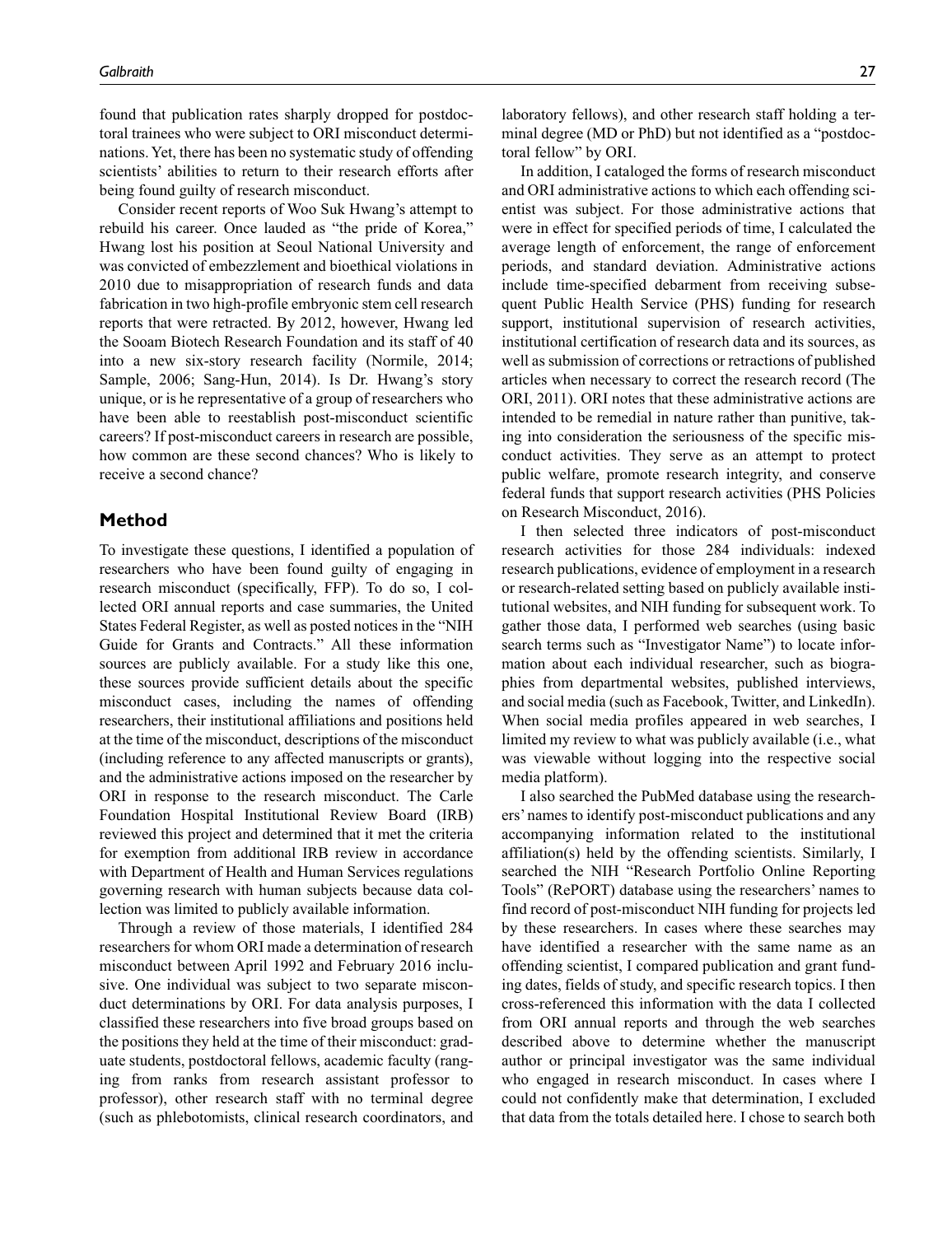|                                       | <b>PHS</b><br>debarment | <b>PHS</b> service<br>prohibition | Information<br>source<br>certification | Data<br>certification | Institutional<br>supervision | Article<br>correction or<br>retraction <sup>a</sup> |
|---------------------------------------|-------------------------|-----------------------------------|----------------------------------------|-----------------------|------------------------------|-----------------------------------------------------|
| All researchers $(n = 284)$           | 152                     | 275                               | 10                                     | 68                    | 132                          | 92                                                  |
| Average duration (in years)           | 3.55                    | 3.36                              | 3.50                                   | 2.96                  | 2.88                         |                                                     |
| SD                                    | 1.56                    | 1.30                              | 2.46                                   | 1.15                  | 0.70                         |                                                     |
| Range (in years)                      | l to lifetime           | 1.08 to lifetime                  | $2 - 10$                               | $1 - 10$              | $1-7$                        |                                                     |
| Graduate student ( $n = 46$ )         | 24                      | 43                                | 0                                      | $\overline{13}$       | 21                           | 20                                                  |
| Average duration (years)              | 3.74                    | 3.43                              |                                        | 2.92                  | 3.00                         |                                                     |
| Postdoctoral fellow ( $n = 59$ )      | 31                      | 58                                | 0                                      | 16                    | 29                           | 23                                                  |
| Average duration (years)              | 3.55                    | 3.19                              |                                        | 2.75                  | 2.79                         |                                                     |
| Academic faculty $(n = 81)$           | 52                      | 80                                | 8                                      | 20                    | 26                           | 35                                                  |
| Average duration (years)              | 4.22                    | 3.98                              | 3.75                                   | 3.35                  | 3.08                         |                                                     |
| Other (terminal degree; $n = 46$ )    | 24                      | 46                                | 2                                      | 17                    | 25                           | 17                                                  |
| Average duration (years)              | 2.90                    | 2.98                              | 2.50                                   | 2.65                  | 2.76                         |                                                     |
| Other (no terminal degree; $n = 64$ ) | 31                      | 59                                | 0                                      | 4                     | 33                           | 4                                                   |
| Average duration (years)              | 3.20                    | 3.05                              |                                        | 3.25                  | 2.82                         |                                                     |

**Table 1.** ORI Administrative Actions Imposed Due to Research Misconduct.

*Note.* Three lifetime debarments and prohibitions from PHS service were not included in calculations of mean or standard deviation. ORI = Office of Research Integrity; PHS = Public Health Service.

<sup>a</sup>Article corrections or retractions include both ORI-required corrections and retractions as well as those corrections and retractions already performed and acknowledged in ORI case summaries. These figures refer to the number of individuals from whom corrections and retractions were required, not the number of corrected and retracted articles.

the PubMed and NIH RePORT databases because the population studied here were all supported by NIH funding when they engaged in misconduct. One assumption in this study design is that any subsequent research activity conducted by the offending researchers would be similar enough to their previous work that record of post-misconduct research activities would be indexed in the same databases as their prior research efforts.

# **Results**

In total, ORI made 237 findings of falsification, 155 findings of fabrication, and 25 findings of plagiarism for these 284 individuals. Table 1 summarizes the number of sanctions imposed upon guilty researchers as part of the ORI administrative actions. Where individuals engaged in misconduct at more than one stage in their career, their sanctions have been included in each respective group of which they were a part but were only counted once in the overall total for all researchers (the top row for Table 1). By far, the most common administrative action is a time-limited prohibition from service on PHS advisory boards (e.g., as a grant reviewer), with 275 of the 284 researchers being subject to this action. Only three individuals (a faculty member, a research coordinator, and someone who engaged in research misconduct at multiple stages in his career) received lifetime bans from receiving PHS research funding or serving in an advisory capacity for PHS. The remaining 149 debarred researchers were prohibited from receiving PHS

research funding for anywhere between 1 and 10 years, with an average debarment period of 3.55 years. Correction or retraction of published research articles took place in 92 of the 284 cases (32.39%), a total that includes both cases where ORI required corrections or retractions as well as cases in which ORI acknowledged in their case summaries that articles had already been corrected or retracted. I chose to combine mandated corrections or retractions with ORIacknowledged corrections or retractions with the assumption that ORI's acknowledgment represented the agency's tacit approval of those actions. The average durations of ORI administrative actions were longest for faculty, whose debarment periods, PHS service prohibitions, and institutional supervision periods lasted an average of 4.22 years, 3.98 years, and 3.08 years, respectively.

Table 2 shows the indicators of post-misconduct research activities and the number of researchers for whom those indicators were found in this study. In total, indicators of post-misconduct research was identified for 134 (47.18%) of the 284 researchers. In terms of relative percentages, academic faculty members were the most likely to continue engaging in research after engaging in research misconduct, with indicators found for 54 (66.67%) of the 81 faculty researchers. However, those researchers who lacked a terminal degree and held more ancillary positions (such as research coordinators and lab technicians) were the least likely to have an indicator of post-misconduct research activities, with indicators found for only nine (14.06%) of those 64 individuals. Each indicator selected here was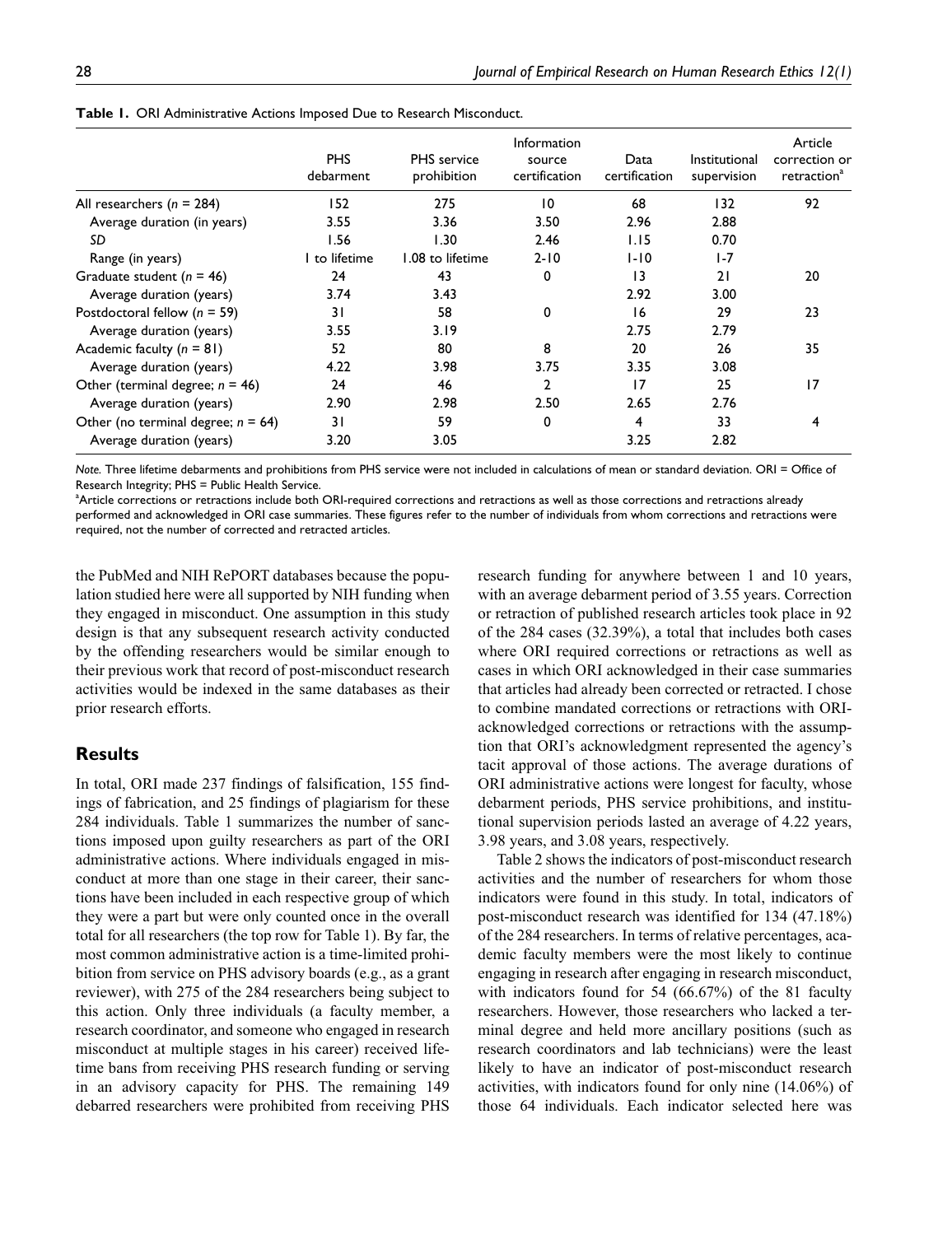|                                       | New NIH<br>funding <sup>a</sup> | PubMed-indexed<br>publications | Online report of<br>research employment | Any indicator |
|---------------------------------------|---------------------------------|--------------------------------|-----------------------------------------|---------------|
| All researchers $(n = 284)$           | 17 (5.99%)                      | 118(41.55%)                    | 113 (39.79%)                            | 134 (47.18%)  |
| Graduate student ( $n = 46$ )         | (2.17%)                         | 14 (30.43%)                    | 12(26.09%)                              | 16 (34.78%)   |
| Postdoctoral fellow $(n = 59)$        | 3(5.08%)                        | 30 (50.85%)                    | 30 (50.85%)                             | 33 (55.93%)   |
| Academic faculty $(n = 81)$           | 12(14.81%)                      | 49 (60.49%)                    | 47 (58.02%)                             | 54 (66.67%)   |
| Other (terminal degree; $n = 46$ )    | (2.17%)                         | 24 (52.17%)                    | 22 (47.83%)                             | 28 (60.87%)   |
| Other (no terminal degree; $n = 64$ ) | 1(1.56%)                        | 5(7.81%)                       | $8(12.50\%)$                            | 9(14.06%)     |

**Table 2.** Individuals With Indicators of Post-Misconduct Research Efforts.

*Note.* NIH = National Institutes of Health; ORI = Office of Research Integrity.

a New NIH funding refers to awards for new projects rather than renewal funding for projects already underway at the time of ORI misconduct findings. However, renewal funding for 23 investigators (all academic faculty) has been included as an indicator of a post-misconduct career in the last column of this table.

found for at least one researcher in all five sub-groups of this analysis. PubMed-indexed publications were the most common indicator of post-misconduct research efforts, with publication records found for 118 of the 284 researchers.

I also identified 17 researchers who successfully obtained a total of US\$101,239,317 in federal support of 61 new projects after their research misconduct. In addition, 13 researchers continued to receive federal funding for 18 projects that were already underway when their respective misconduct determinations were finalized. In total, 23 scientists (8.19%) received US\$123,087,676 in federal support for post-misconduct research between April 1992 and February 2016. For the sake of comparison, this figure is US\$4 million more than the total amount awarded by the National Institute of Biomedical Imaging and Bioengineering (NIBIB) and National Institute of Environmental Health Sciences (NIEHS) combined during fiscal year 2015 (NIH, 2012).

# **Discussion**

The data here reveal several items of note. First, research misconduct is not a career-ending event. Not only do researchers receive second chances after engaging in research misconduct, those second chances are quite prevalent. In fact, indicators of post-misconduct research were found for nearly half of all researchers who were found guilty of misconduct by ORI (47.18%, to be precise). Faculty were the most likely researchers to continue their efforts, with evidence of post-misconduct research available for two thirds of that group. For each indicator of postmisconduct research that I selected for this project, faculty led the way in terms of the percentage of group members for whom an indicator could be located. Perhaps unsurprisingly, faculty had far and away the greatest percentage of its members who obtained new NIH funding. The relative success of faculty should come as little surprise. Given their experience and prior integration in their research communities, they likely have more resources at their disposal and

are presented with more future research opportunities than other researchers in this study. Those resources are sure to come in handy as offending researchers deal with potentially significant financial and personal costs associated with research misconduct investigation and adjudication processes.

Trends in the data also suggest that the likelihood of engaging in post-misconduct research increases further up the career ladder one has already climbed prior to the misconduct. In terms relative percentages, faculty were nearly twice as likely as graduate students to continue research activities after misconduct. Although postdoctoral fellows and the non-trainees holding a terminal degree were not as likely as faculty to continue participating in research after misconduct, both groups were significantly more likely to do so than graduate students. In other words, the most junior researchers are much less likely to continue in their (relatively young) scientific careers than the senior researchers who are responsible for their mentoring and training. The paucity of second chances among this junior group may be due to the disruption in their training posed by research misconduct events, or it may be the case that graduate students are in a position to willingly leave research behind for good to pursue other careers.

The data also show that indicators of post-misconduct research were especially sparse for those non-trainees who lacked a terminal degree. However, one should hesitate about making conclusions about the prevalence of post-misconduct research activities for members of this group. It may be the case that these individuals are less likely to continue engaging in research activities because their skills are often transferable outside of a research context, or it may also be true that indicators of post-misconduct research are simply harder to find for these individuals. The ORI case summaries typically included a clear description of their respective positions: phlebotomist, nurse, interviewer, research coordinator, research assistant, and others. Although these are positions that are vital to the research enterprise, the efforts of those persons may be more likely to merit acknowledgment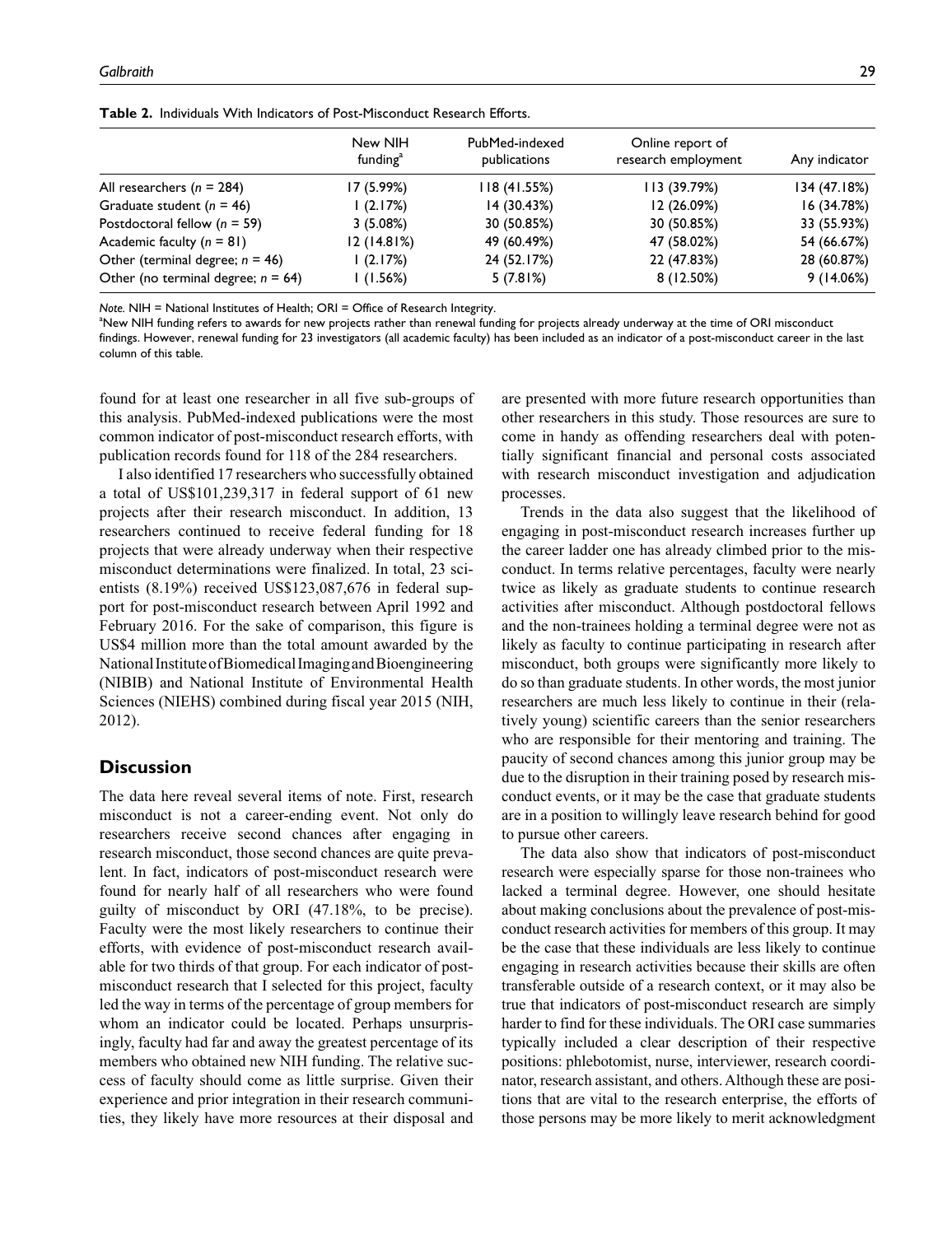rather than authorship. In addition, such positions are less likely to be highlighted on departmental or lab websites. As a result, indicators of post-misconduct research activities are likely more difficult to locate for members of this group, even if these individuals continue to participate in research after research misconduct.

There are limitations to these findings that must be noted. First, the study was designed to identify the existence of postmisconduct research activities for the individual scientists who were subject to findings of research misconduct and ORI corrective actions. All the researchers studied here committed FFP, but the project does not stratify its results according to type of misconduct. As a result, the data do not indicate whether a particular form of misconduct is more or less damaging to one's future career prospects. Furthermore, the findings presented here may not be relevant to researchers who engage in other forms of unethical research behaviors, such as those "normal misbehaviors" identified by De Vries et al. (2006) or "questionable research behaviors" highlighted by DuBois and colleagues (2012). The study's population was limited to those researchers whose misconduct was publicized via ORI case summaries, so the data do not speak to the post-misconduct research careers of those scientists whose unethical behaviors were never publicly disclosed.

In addition, this study does not speak to the *quality* or *sustainability* of the post-misconduct careers of those scientists. As a result, there is no distinction here between someone who publishes one indexed article 6 months following a misconduct determination and a researcher whose postmisconduct publication record is robust and sustained over time. Similarly, this project does not measure how much time had lapsed between misconduct findings and resumption of research activity, so one should not assume that these individuals were able to immediately restart their careers. This project gives equal weight to all post-misconduct research career paths, from conducting research at a regional medical center to a research support position in a large pharmaceutical company or maintaining one's original position as an endowed chair at a prestigious American university. To make informed judgments about the quality of post-misconduct research careers would require focused interviews with the individuals themselves.

This study focuses on researchers who committed research misconduct while conducting PHS-funded research. Thus, the findings here may be more relevant to researchers in biomedical fields than those who work in other fields, such as the natural or computer sciences. One should not assume that post-misconduct careers in those fields of study are as prevalent as they were for PHS-funded researchers. Along those lines, given that the search for post-misconduct funding and publication records were limited to results from the NIH RePORT and PubMed databases, I did not capture record of post-misconduct activities for researchers who may have continued research in a different discipline, such as in the humanities or social sciences. Although I did not locate any public reports employment in the social sciences or humanities for any of the investigators in this population, the methods employed here may have missed such researchers.

# **Best Practices**

Although this project does not address the question of whether guilty researchers should be afforded such "second chances" at a post-misconduct research career, its findings have relevance for that discussion. With evidence of postmisconduct research activities for nearly half of the researchers studied here, it is clear that research institutions and professional disciplines have not uniformly adopted a "one strike and you're out" policy for research misconduct (specifically, FFP). If research communities are going to allow offending scientists to return to their work—and those individuals are keen to try to continue their research efforts despite extensive personal and professional costs resulting from their misconduct—it would be worthwhile to identify strategies for working with guilty researchers so that they do not become repeat offenders.

Current scholarship in responsible conduct of research (RCR) pedagogy suggests that common approaches RCR training, such as online training modules or classroombased courses led by research faculty, are ineffective at preventing research misconduct in the first place. This RCR training typically focuses on the nine RCR core areas identified by NIH (2009), including FFP, authorship and publication, and data management practices. Scholars who have studied the effectiveness of RCR training courses have found that although such RCR training increases participants' knowledge of RCR standards, the training does not result in increased ethical decision making for participants (Antes et al., 2010; Plemmons, Brody, & Kalichman, 2006; Powell, Allison, & Kalichman, 2007). As a result, one could reasonably assume that such training programs are also unlikely to reduce recidivism rates if offered to researchers after misconduct has occurred.

Kalichman (2014) proposed that it may be helpful to move RCR training from the classroom and into the research settings themselves (in the field or laboratory, for example), so that thoughtful deliberations about research integrity issues become an everyday activity for each scientist in the research environment. Mumford and colleagues developed and analyzed a sensemaking approach to research ethics training, which emphasized the influence of contextual issues (perceived causes of a given issue, professional codes of conduct, personal and professional goals, and perceived requirements for attaining those goals) and metacognitive reasoning strategies for the ethical decision-making process (Caughron et al., 2011; Kligyte et al., 2008; Mumford et al., 2008). The sensemaking approach to RCR training focuses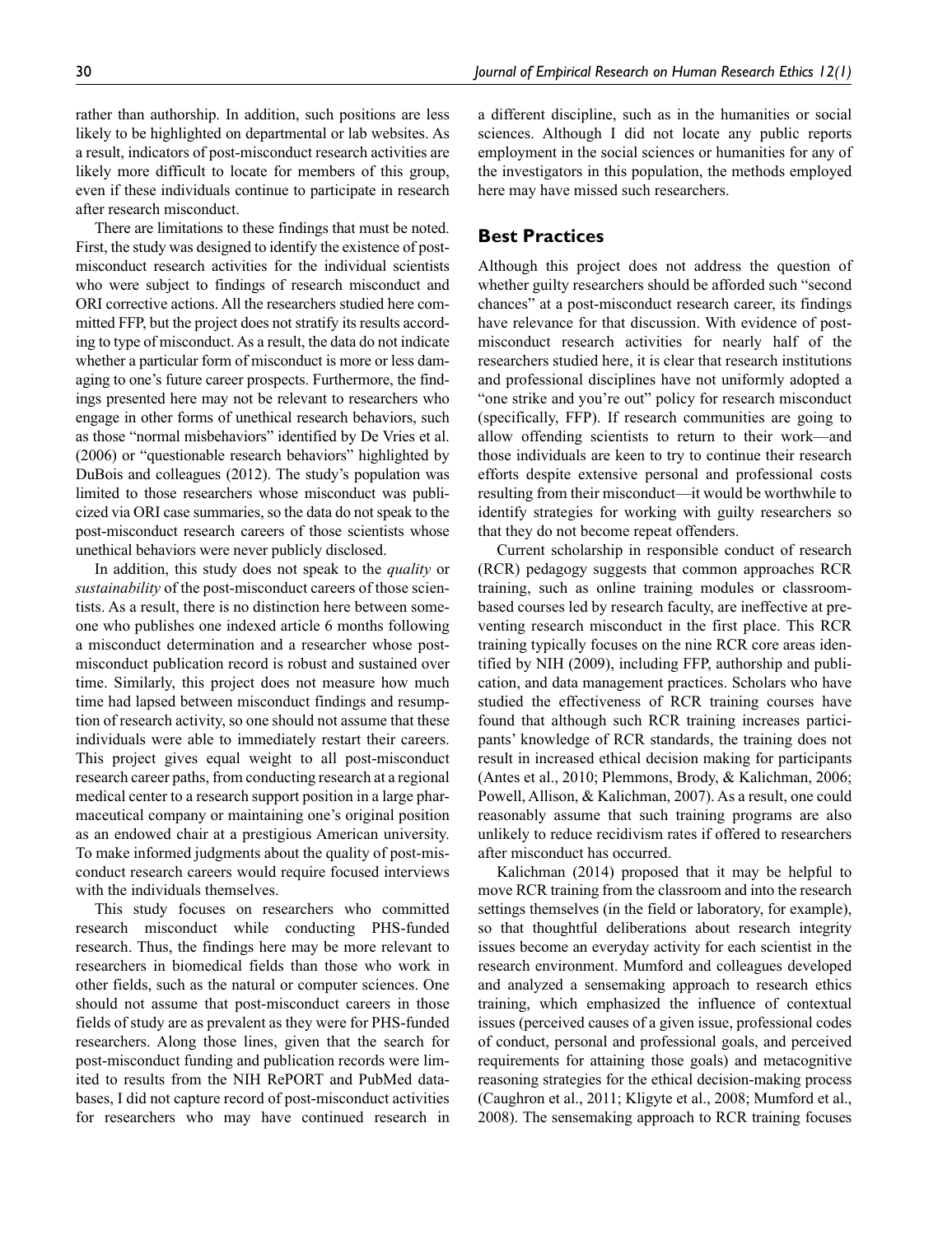on *how* researchers evaluate and act in ethically complex situations rather than simple transfer of knowledge concerning common RCR topics of interest. They report that this sensemaking approach led to increased—and sustained ethical decision making on the part of trainees (Mumford et al., 2008). Although the effectiveness of these ethics training mechanisms such as those discussed by Kalichman and Mumford et al. have not been studied specifically in relation to researchers who have already engaged in unethical behaviors, their approaches to research ethics training may be viable options for a program designed to work with researchers after misconduct has already occurred.

It is worth noting that there is at least one program already available to researchers who seek help with resuming research activities after dealing with research ethics or compliance issues. With support from the NIH, DuBois and colleagues created the Professionalism and Integrity (P.I.) Program (formerly known as RePAIR), a confidential professional development program for researchers who have engaged in questionable research behaviors (including FFP) or are otherwise struggling with research ethics and compliance issues (Cressey, 2013; DuBois, Chibnall, Tait, & Vander Wal, 2016). The P.I. Program provides participants with an individualized professional development plan and career coaching after they complete a series of assessments to measure participants' "problem-solving styles, professional strengths, stressors, and other factors affecting professional performance" (P.I. Program, Professionalism & Integrity in Research, 2016). Assessment of the P.I. Program is ongoing, though early reports indicate that participants demonstrated better problem-solving skills and research oversight practices, as well as more positive attitudes regarding research compliance (DuBois et al., 2016). If further assessment of the P.I. Program's impact on its participants continues to demonstrate such positive results, the program could serve as a model for future efforts to reintegrate offending researchers into their disciplines while reducing the likelihood of future unethical research behaviors.

# **Research Agenda**

This project demonstrates that more than half of the researchers found guilty of misconduct by ORI seemingly dropped out of research afterward. Stern and colleagues (2014) have shown that those who *did* continue their research efforts saw a sharp decrease in both publication output and subsequent ability to obtain federal funding to support their work. Our understanding of the true impact of research misconduct on a person's career would be enriched through in-depth qualitative interviews with those individuals. Perhaps those former researchers were unable to continue their work because of the stigma associated with research misconduct. Or, perhaps they willingly left

research behind to pursue other interests (particularly graduate students already disillusioned by graduate school). Maybe the decreased scholarly output of those researchers who continued their work was the result of constraints placed on their work because of the misconduct, or maybe they actively sought new research positions with different productivity expectations than their pre-misconduct position. Such important nuances can only be discerned through interviews with the researchers themselves.

It is also important to remember that the researchers who commit misconduct are not the only ones affected by their misdeeds, especially when the guilty party is a mentor. When a faculty member loses her funding and/or position because of research misconduct, projects are scrapped, labs are shut down, and trainees often have to seek a fresh start with a new mentor. The burgeoning careers of those graduate students and postdoctoral fellows may be derailed before they have had a chance to flourish, all through no fault of their own. Perhaps there is a stigma associated with being trained in a research group where misconduct took place, even if the trainee was not involved in the misconduct events. At present, we know almost nothing about the impact of research misconduct on such trainees. Likewise, senior co-investigators are negatively impacted by a collaborator's misconduct as their shared research efforts have been poured into fraudulent work that results in lost time and productivity and potentially retracted publications. Yet, there has been no study of the impact of research misconduct on these affected individuals. More scholarship is needed in these areas.

# **Educational Implications**

For those of us who teach RCR, the findings presented here are relevant to how we discuss research misconduct with our students. Clearly, misconduct is not the career-killer one might have expected. As a result, we cannot rely on the threat of punishment as a sufficient deterrent to such activities. Appeals to trainee self-interest ("If you get caught engaging in research misconduct, you could lose your job.") may be a starting point in those conversations, given that more than half of the researchers studied here stopped engaging in research after misconduct. But threats are not enough. As suggested by Caughron et al. (2011), it may be better to emphasize the inherently collaborative and social nature of the research enterprise in RCR training programs, framing misconduct as a direct violation of ethical values that make research possible, such as honesty, transparency, and healthy skepticism.

### **Acknowledgments**

The author would like to thank the anonymous reviewers of this manuscript for their helpful review. Their substantive comments truly strengthened this manuscript.